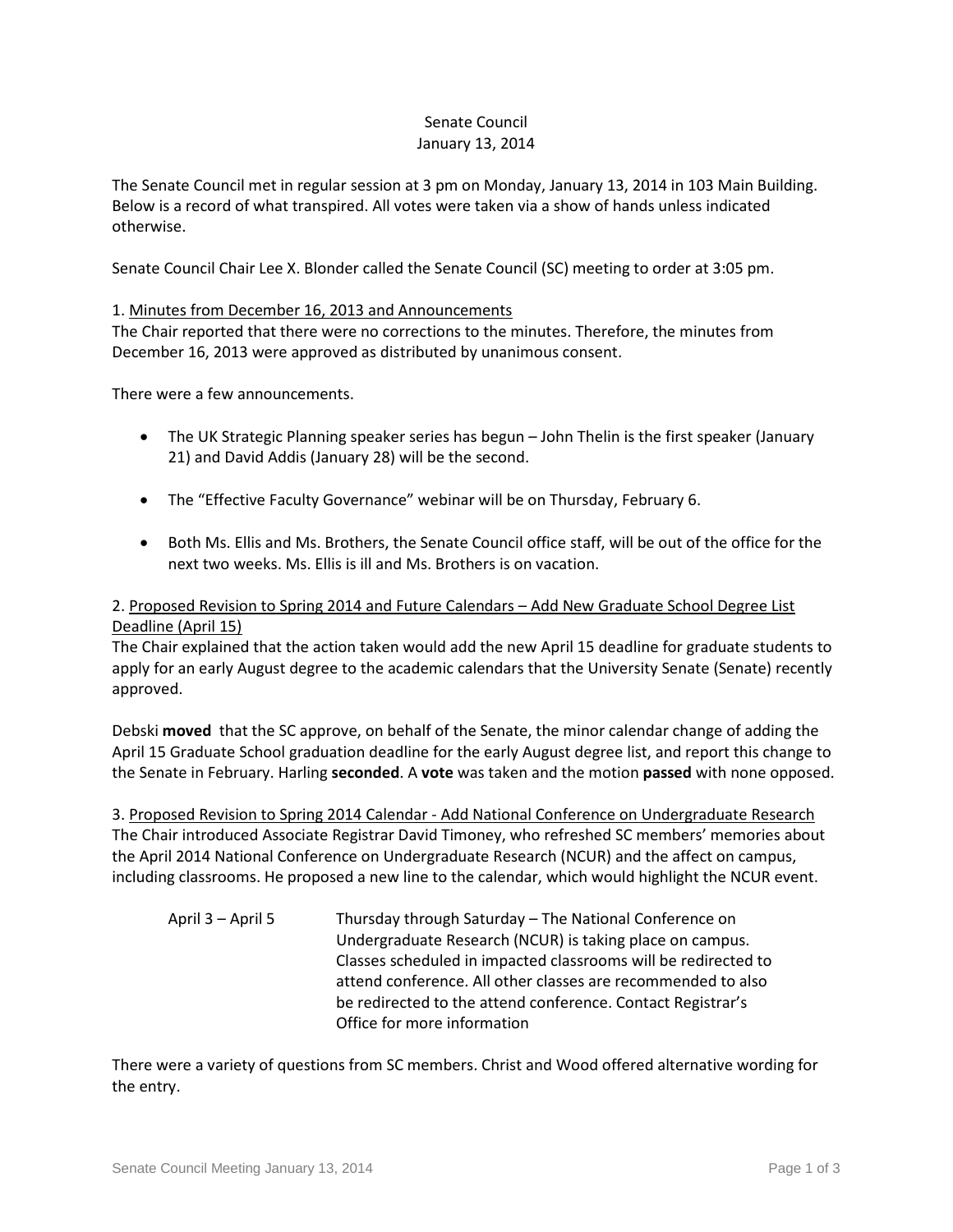April 3 – April 5 Thursday through Saturday – The National Conference on Undergraduate Research (NCUR) is taking place on campus. Classes scheduled in impacted classrooms will be redirected to attend conference. All other classes are recommended invited to also be redirected to the attend the conference at the discretion of the instructor. Contact Registrar's Office for more information.

Christ **moved** that the SC approve the Registrar's request with the additional wording, and editing related to the additional "the" and a period. Pienkowski **seconded**. A **vote** was taken and the motion **passed** with none opposed.

### 3. Committee Reports

# a. Senate's Rules and Elections Committee (SREC) - Davy Jones, Chair

i. In Memoriam Posthumous Degree

It was explained that the intent was to leave the issue of posthumous degrees in the hands of the faculty, while still giving the President a way to provide a degree posthumously. If the death was due to a student committing a "heinous act," then the posthumous degree would not be approved. The proposed language also ensures the President can freely talk with a deceased student's parents, etc. about a posthumous degree without first discussing the issue with the SC. There will also be a change to the Administrative Regulations as a result of the proposed new language, following Board approval.

Pienkowski **moved** to send the proposed new Senate Rules language for posthumous degrees to the Senate with a positive recommendation. Harling **seconded**. A **vote** was taken and the motion **passed** with none opposed.

# b. Senate's Academic Organization and Structure Committee (SAOSC) - Greg Wasilkowski, Chair i. Proposed New Department of Writing, Rhetoric, and Digital Studies

Brown, a member of the Senate's Academic Organization and Structure Committee (SAOSC), presented the proposal for a new Department of Writing, Rhetoric, and Digital Studies. There was brief discussion about removing the document about the faculty vote in 2010 but keeping the most recent vote documentation, from August 2013. SC members suggested a couple of other minor edits to the proposal, which Guest Roxanne Mountford agreed to make.

Harling **moved** that the SC recommend (positively) the Senate endorse the proposal for the formation of the Department of Writing, Rhetoric, and Digital Studies in the College of Arts and Sciences. Brown **seconded**. A **vote** was taken and the motion **passed** with none opposed and one abstaining.

# c. Senate's Academic Programs Committee (SAPC) - Andrew Hippisley, Chair

# i. Proposed New BA/BS Writing, Rhetoric, and Digital Studies

Hippisley went over the basics of the proposal, noting that it had been partially reviewed by the SC in the recent past. Debski asked College of Arts and Sciences Dean Mark Kornbluh, about the use of free electives. Guest Kornbluh replied that free electives were not required at that time, but the required credit hours are 42. There was a brief discussion with Mountford, also, about revising numbers of credit hours on the new program form. Mountford agreed to make the changes.

Pienkowski **moved** to take the proposal for a new BA/BS Writing, Rhetoric, and Digital Studies off the table and Debski **seconded**. A **vote** was taken and the motion **passed** with none opposed.